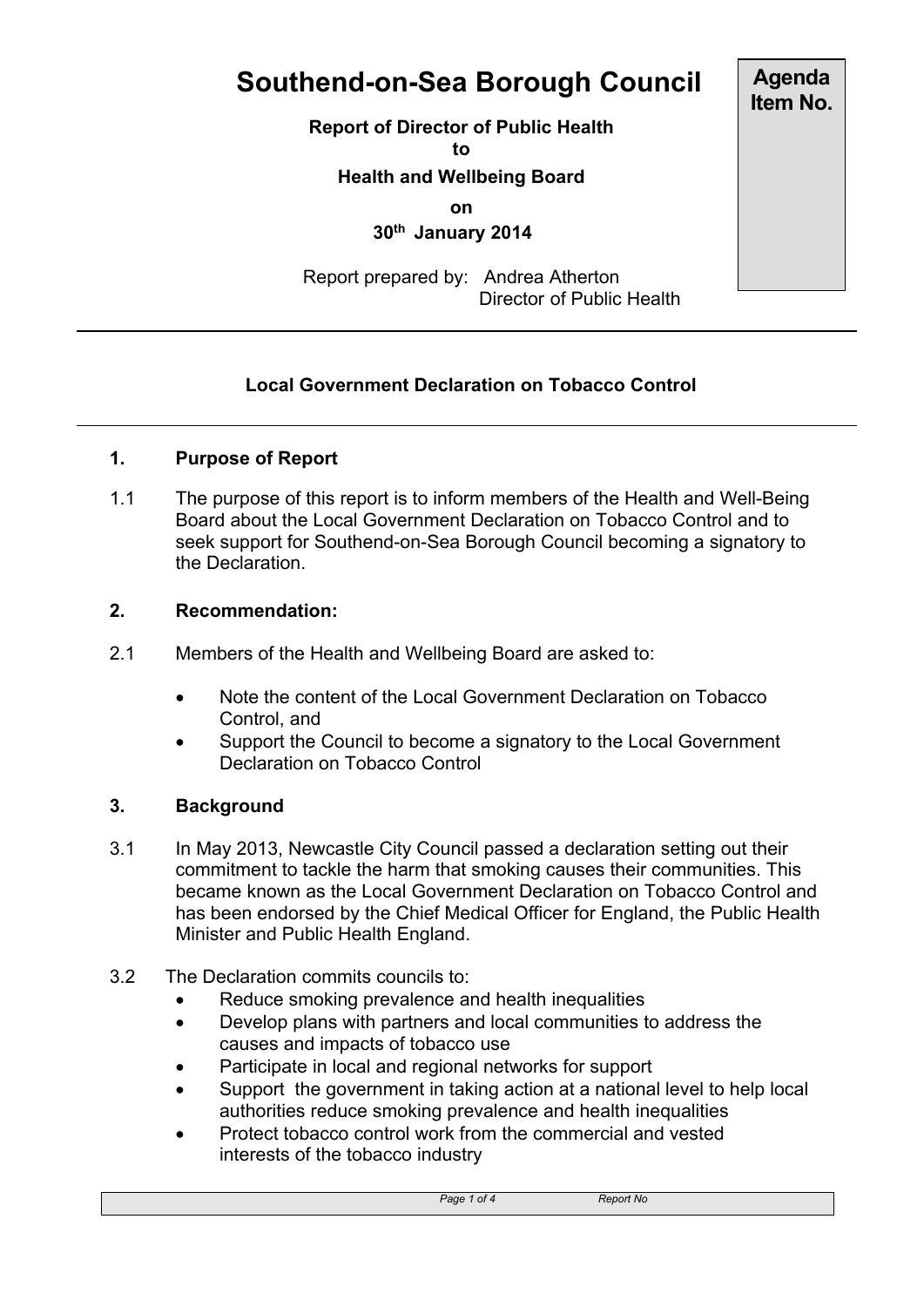- Monitor the progress of the commitments in their tobacco control action plans
- Publically declare their commitment to reduce smoking in their communities by joining the Smokefree Action Coalition, the alliance of organisations working to reduce the harm caused by tobacco.
- 3.3 Thirty councils have signed up to the Declaration to date. There was a formal launch of the Declaration in Parliament on 11<sup>th</sup> December 2013.

## **4.0 The Impact of Tobacco on Health**

- 4.1 Smoking is the main preventable cause of ill health and premature death. Every year in England more than 80,000 people die from smoking related diseases. Smoking accounts for one third of all deaths from respiratory disease, over one quarter of all deaths from cancer and about one seventh of all deaths from heart disease. On average a smoker loses 10 years of life.
- 4.2 Two thirds of smokers started their habit before the age of 18, and before they were legally old enough to buy cigarettes. Growing up around smoke puts children at a major health disadvantage in life. Children exposed to tobacco smoke are at much greater risk of cot death, bacterial meningitis, lung infections and middle ear disease. Children in households who smoke are 90% more likely to become a smoker.
- 4.3 The 2013 Tobacco Control Profile for Southend highlights that 22.4% of adults are smokers, which is significantly higher than the England average. Smoking prevalence in the routine and manual groups in Southend is higher at 30.6%, and 11.9% women are still smoking during their pregnancy. Both of these figures are not significantly different to the England average. However, smoking attributable hospital admissions in Southend are worse than the England average.
- 4.4 The extent of the negative impact of smoking on the health of the local population led to the prioritisation of tobacco control in the 'Promoting Healthy Lifestyles Ambition' in the Southend Health & Wellbeing Strategy.

# **5.0 Signing up to the Local Government Declaration on Tobacco Control**

- 5.1 The Local Government Declaration on Tobacco Control (Appendix A) has been developed to publically acknowledge the significant challenge of smoking related harm as well as to voluntarily demonstrate a commitment to take action and to publish a statement of the Council's dedication to protect local communities from the harm caused by smoking.
- 5.2 The Declaration includes a specific and important commitment to protect health policy from the influence of the tobacco industry. This is an obligation already placed on local authorities through the World Health Organisation treaty on tobacco.
- 5.3 The Declaration will be signed up to by:
	- The Leader of the Council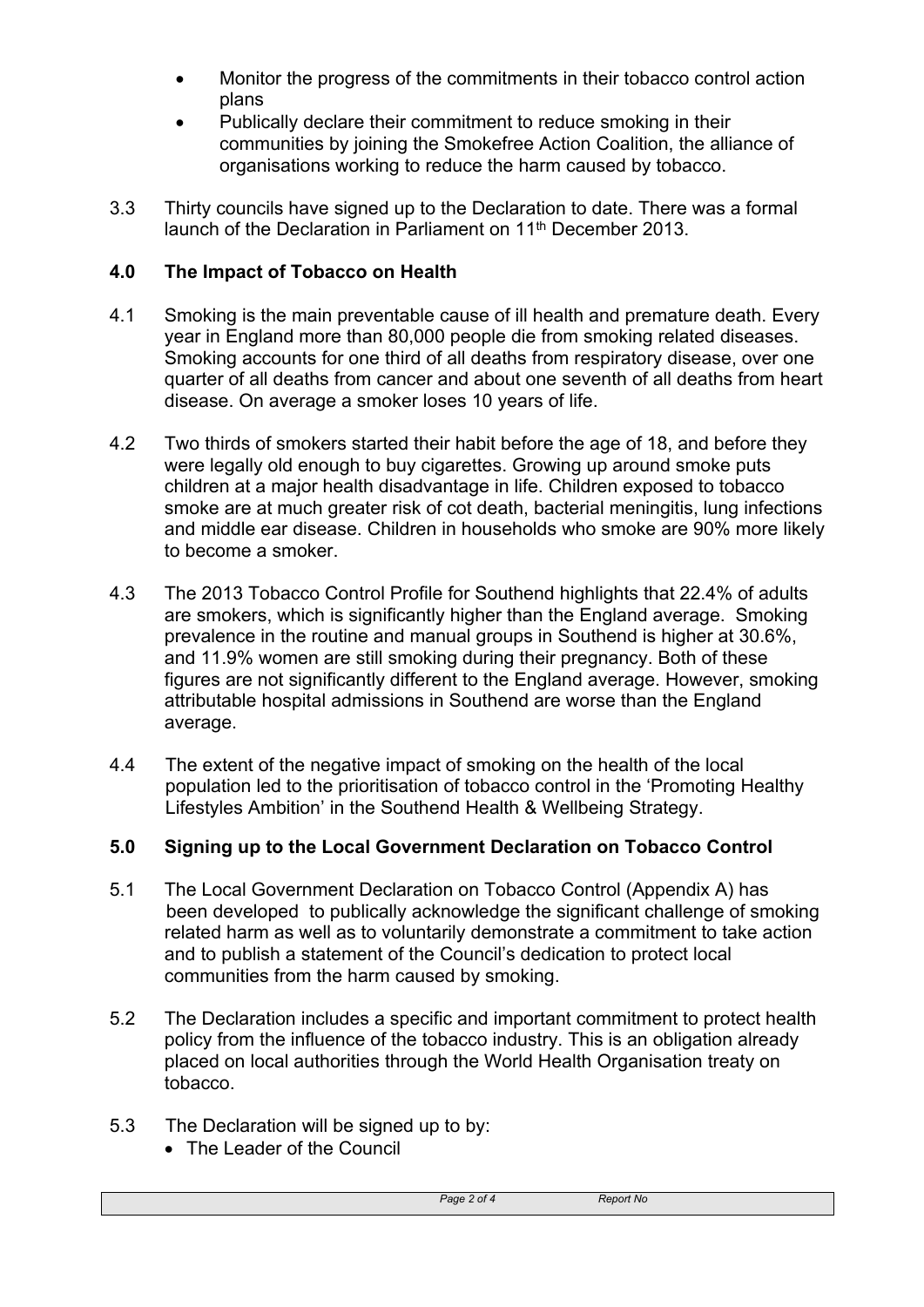- Director of Public Health
- Chief Executive

These have a collective responsibility for the public health and wellbeing of local people.

5.4 The best way to tackle smoking is through a comprehensive approach working with all partners. The Local Government Declaration on Tobacco Control can be a catalyst for local action and bringing together partners both inside and outside of the council to tackle smoking. A refresh of the tobacco control strategy and action plan is being included as part of an overarching Southend Substance Misuse Strategy whose development is being overseen by a multiagency group.

## **6.0 Reasons for Recommendations**

6.1 From 1<sup>st</sup> April 2013, the Council has a statutory duty to improve the health of the population. Being a signatory to the Local Government Declaration on Tobacco Control will demonstrate the Council's commitment to help to reduce the burden of disease caused by smoking and improving population health.

## **7.0 Corporate Implications**

7.1 Contribution to Council's Vision & Corporate Priorities Reducing the prevalence of smoking in the borough will lead to improved health and wellbeing and help to reduce health inequalities. A healthy population will reduce demands on services and provide a healthier workforce to contribute to the economic prosperity of the borough.

#### 7.2 Financial Implications

There are no costs associated with signing up to the Declaration. The 2013 Southend Annual Public Health Report puts the cost of smoking at £7.07m for the health service – a number of local residents with smoking related disease will also require social care. In addition it is estimated that smoking costs Southend businesses £2.3m per year due to lost productivity from smoking breaks and smoking related sickness absence. There are also costs to the fire service and the cost of street cleansing.

#### 7.3 Legal Implications There are no legal implication relating to the signing of this Declaration.

- . 7.4 People Implications None.
- 7.5 Property Implications None.

#### 7.6 Consultation The proposal to sign up to the Declaration would be taken through the democratic process.

7.7 Equalities and Diversity Implications A full equality impact assessment of the Declaration has not been undertaken.

*Page 3 of 4 Report No*